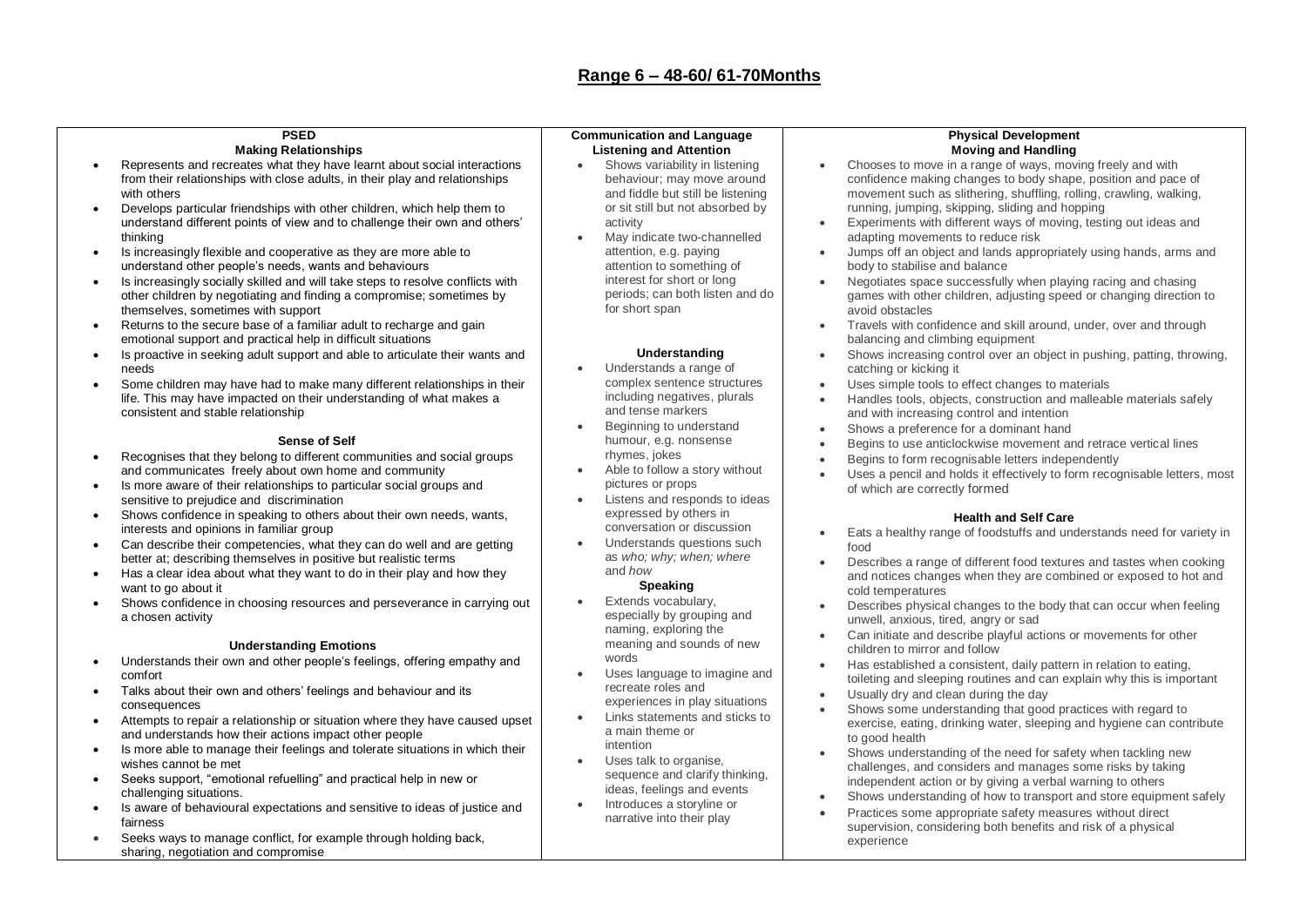learning which shapes combine to make other

*that peg looks like a mouth*

shapes

such as making greetings cards, tickets, lists,